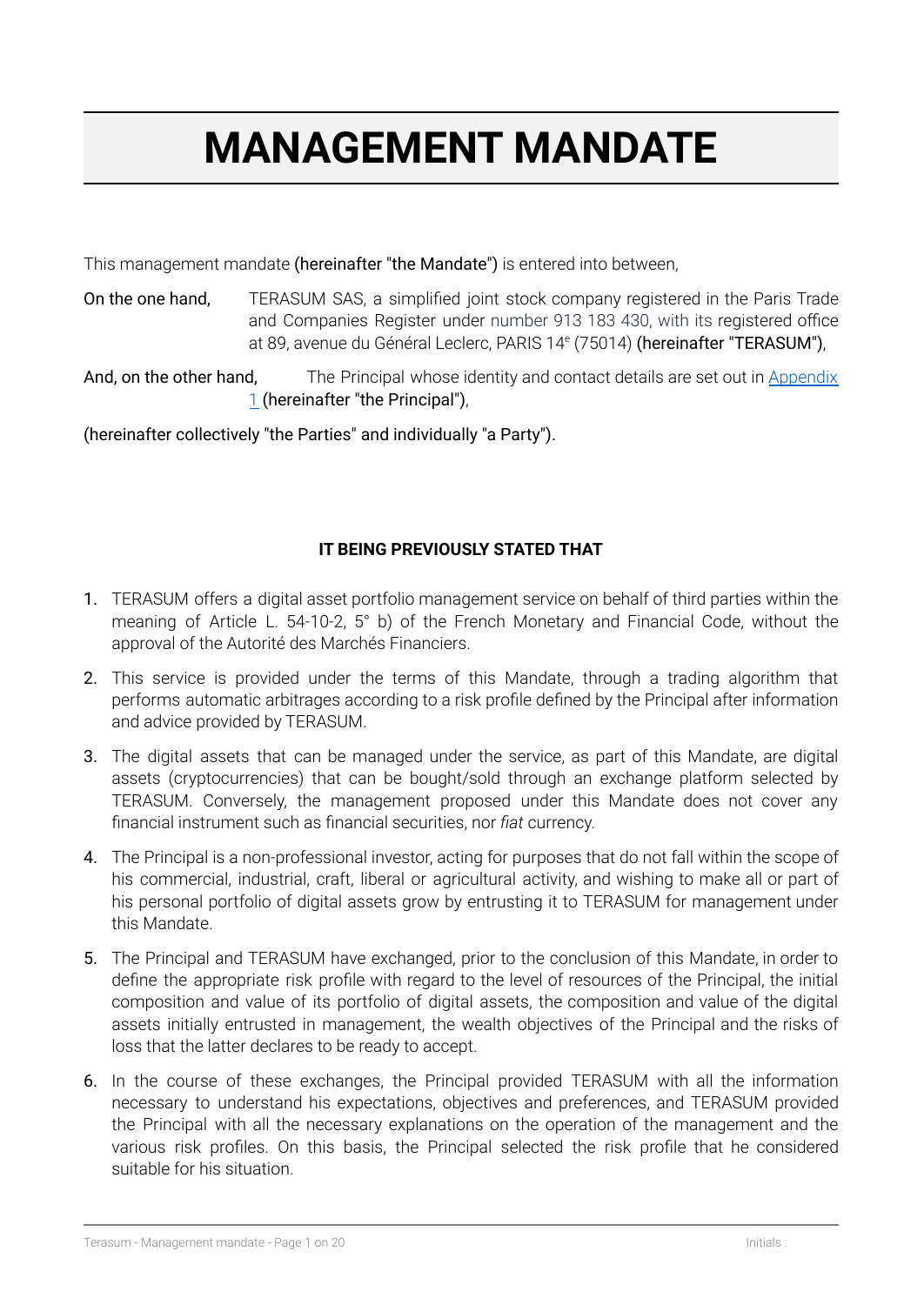## **THE ATTENTION OF THE PRINCIPAL IS PARTICULARLY DRAWN TO THE FOLLOWING POINTS**

- A. The Principal declares that he has been duly informed by TERASUM as to the nature and particularities of the digital assets ("cryptoassets") entering into the management, and in particular the following points.
- B. The management is exclusively focused on a specific category of assets known as "digital assets". In particular, it does not involve derivative contracts underlying such digital assets.
- C. The price of digital assets can go up and down. Consequently, trading in digital assets entails a risk of capital loss which may, if necessary, result in the loss of the entire capital invested.
- D. TERASUM cannot guarantee any minimum level of profit or maximum level of loss in the context of management, and undertakes only to use its best efforts to make the digital assets entrusted by the Principal grow in accordance with the Risk Profile chosen by the latter.
- E. The Risk Profile is chosen by the Principal after recommendation by TERASUM. The recommendation is based on the information provided by the Principal before the conclusion of the Mandate. Consequently, it is essential that the information provided by the Principal is accurate, complete and up-to-date. The Principal must inform TERASUM of any change in this information likely to affect the management strategy during the Term of the Mandate.
- F. Past performance, including that presented by TERASUM in the context of simulations or promotional documents communicated to the Principal, is no guarantee of future performance.
- G. The management proposed by TERASUM under this Mandate is almost exclusively provided through an algorithm that performs automatic arbitrages according to the risk profile selected by the Principal. TERASUM may intervene manually in the management to prevent or correct certain exceptional situations, as described in **[Article](#page-7-0) 5.7** (but without being obliged to do so).
- H. Management operations will be carried out directly on the portfolio of the Mandate, in compliance with the relevant instructions of the Autorité des Marchés Financiers. To do this, the Principal must (if it does not already have one) create a portfolio on the platform chosen by TERASUM, and provide TERASUM with access and management rights to this portfolio.
- I. In order to allow the Management Operations to be attributed, it is essential that the Principal refrains from using the Management Sub-account and from giving access to it to any person other than TERASUM, during the whole Term of the Mandate.
- J. The management fees are composed of fixed fees and variable fees detailed in [article](#page-10-0) 7 below. They depend in particular on the composition and value of the digital assets entrusted to management by the Principal, and on the performance of the management (variation in the value of the digital Assets between the beginning and end of the management). The amount of the variable fees cannot be negative.
- K. As a consumer, the Principal has specific rights and protections under this Mandate, including the right to refer free of charge to the consumer mediator appointed by TERASUM.
- L. However, the Principal has no right of withdrawal, since this Mandate concerns the provision of services whose price depends on fluctuations in the financial market beyond the control of TERASUM and likely to occur during the withdrawal period.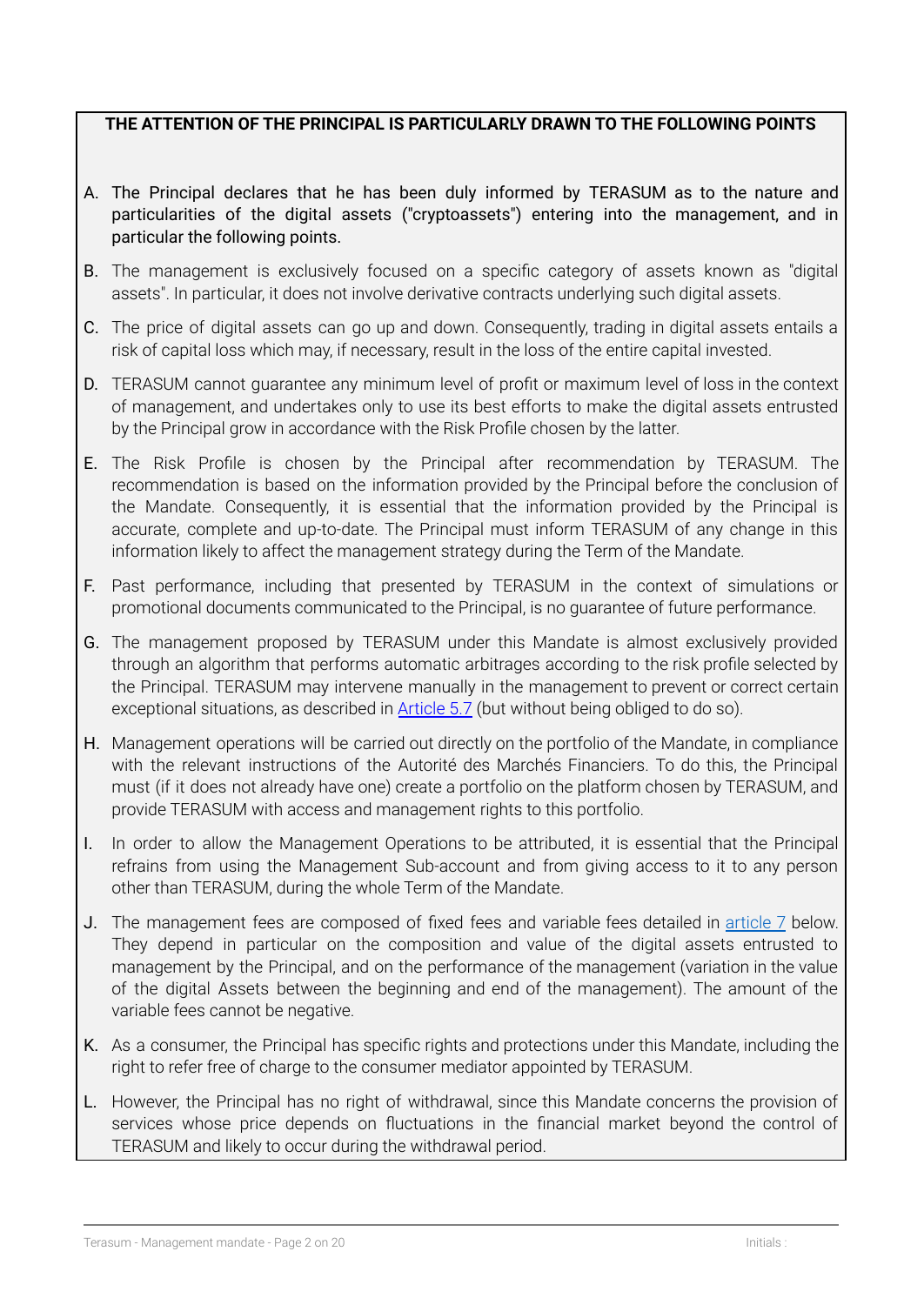#### **ARTICLE 1 : DEFINITIONS**

Within this Mandate, the following terms and expressions shall have the following definitions:

- "Digital Assets: All the digital assets entrusted to TERASUM by the Principal for management, including those acquired on behalf of the Mandate through a Management Operation.
- "Reference Asset": The numerical asset used as a reference for the calculation and payment of the Management Fee, as set out in [Appendix](#page-18-0) 1.
- "Business Transaction: Any transaction by which TERASUM changes the composition of the Digital Assets, such as a buy/sell transaction by which TERASUM sells a certain amount of one or more Digital Assets and substitutes a certain amount of one or more other Digital Assets.
- "Algorithm: The management algorithm used by TERASUM, under this Mandate, to carry out the Management Operations.
- "Contribution": The transfer of digital assets to the Management Sub-account, carried out by the Principal at the beginning of the management, as stipulated in [article](#page-6-0) 5.5 below. By extension, the Contribution also refers to all the digital Assets entrusted in management by the Principal, including through subsequent contributions to the Management Sub-account.
- "Management Start Date": The date of completion of the Contribution.
- "Management End Date": The end date of the present Mandate, as resulting from [article](#page-4-0) 4.2 below.
- "Term of Office: The period during which the present Mandate will be in force, as defined in **[article](#page-4-0) 4.2** below.
- "Management Fees: The costs to be paid by the Principal under this Mandate, as detailed under [Article](#page-10-0) 7 below.
- "Fixed Costs": The fixed management fees as detailed in [article](#page-11-0) 7.4 below.
- "Variable Expenses": The variable management fees as detailed in [article](#page-12-0) 7.5 below.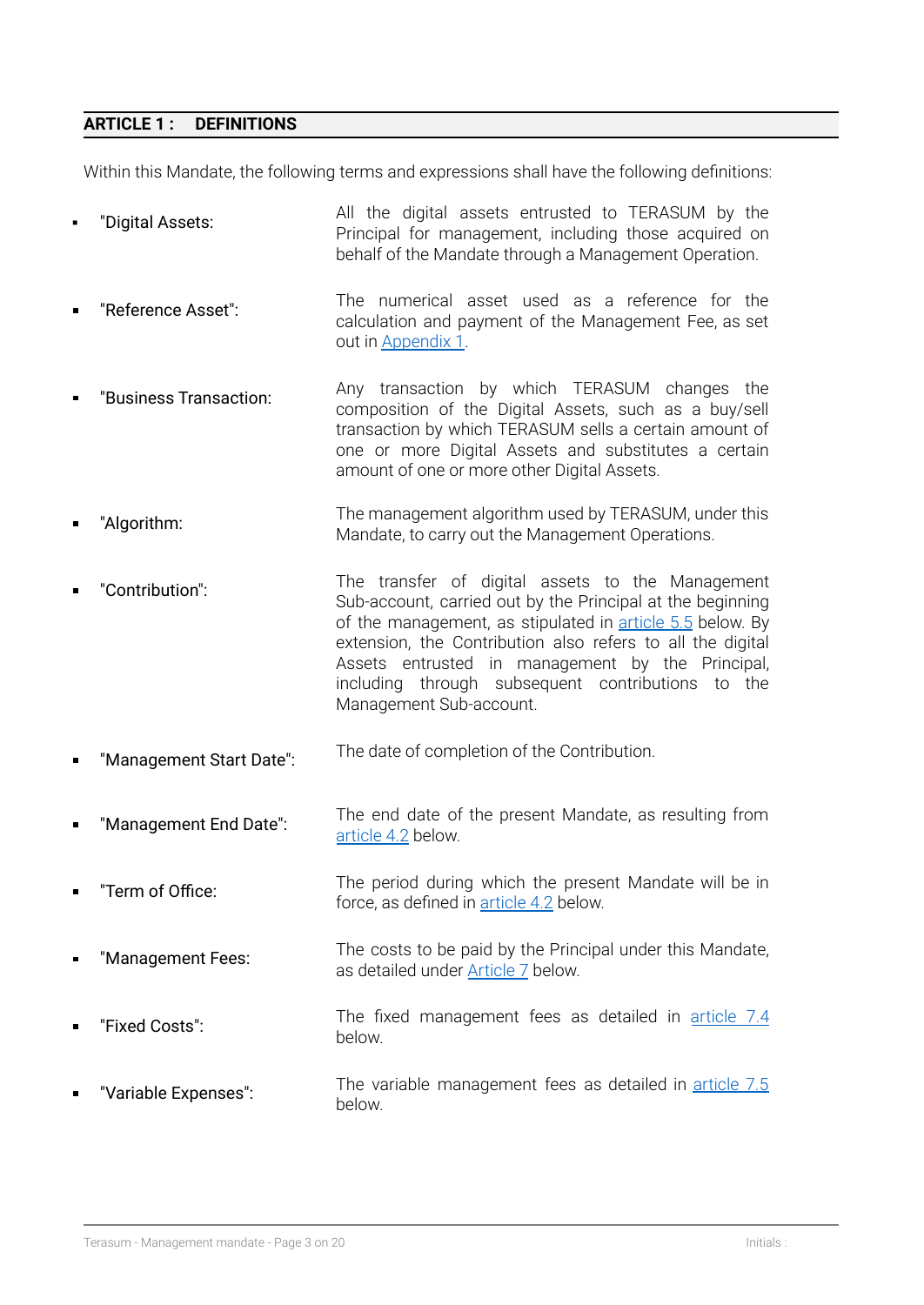- "Billing Period": The reference period for the calculation and invoicing of the Management Fee, defined in [article](#page-10-1) 7.2 below.
- "Exchange Platform: The digital asset exchange platform chosen and used by TERASUM to carry out the Management Operations, namely the Binance platform.
- "Principal Portfolio": The Principal's personal digital asset portfolio, including the Management Sub-account, on the Exchange Platform.
- "Management Subaccount": The sub-account of the Principal Portfolio dedicated and reserved for the use of TERASUM to carry out Management Operations.
- "Risk Profile: The risk profile chosen by the Principal in the context of management, after advice and information from TERASUM, as stipulated in [Article](#page-5-0) 5.3.
- "Fixed Management Rate": The annual rate used to calculate the Fixed Management Fee, as set out in [Appendix](#page-18-0) 1.
- "Variable Management Rate": The annual rate used to calculate the Variable Management Fee, as set out in [Appendix](#page-18-0) 1.
- "Terasum Site" or "Site": The website published by TERASUM allowing the Principal to follow the value of the digital Assets and the amount of the Management Fees, accessible at www.terasum.com.

<span id="page-3-0"></span>These terms and expressions may be used in the singular or plural.

## **ARTICLE 2 : SUBJECT**

The purpose of this Mandate is to set out (i) the conditions under which the Principal entrusts TERASUM with the management of the Digital Assets comprising the Contribution and (ii) the respective rights and obligations of the Parties in this context.

In accordance with the applicable provisions of the Monetary and Financial Code, this Mandate is neither a collective management contract nor an investment services contract. The management subject of this mandate may only concern digital assets within the meaning of Article L. 54-10-1 of the Monetary and Financial Code, which are listed exhaustively on the Website.

## **ARTICLE 3 : CONTRACTUAL DOCUMENTS**

This Mandate consists, in order of prevalence, of :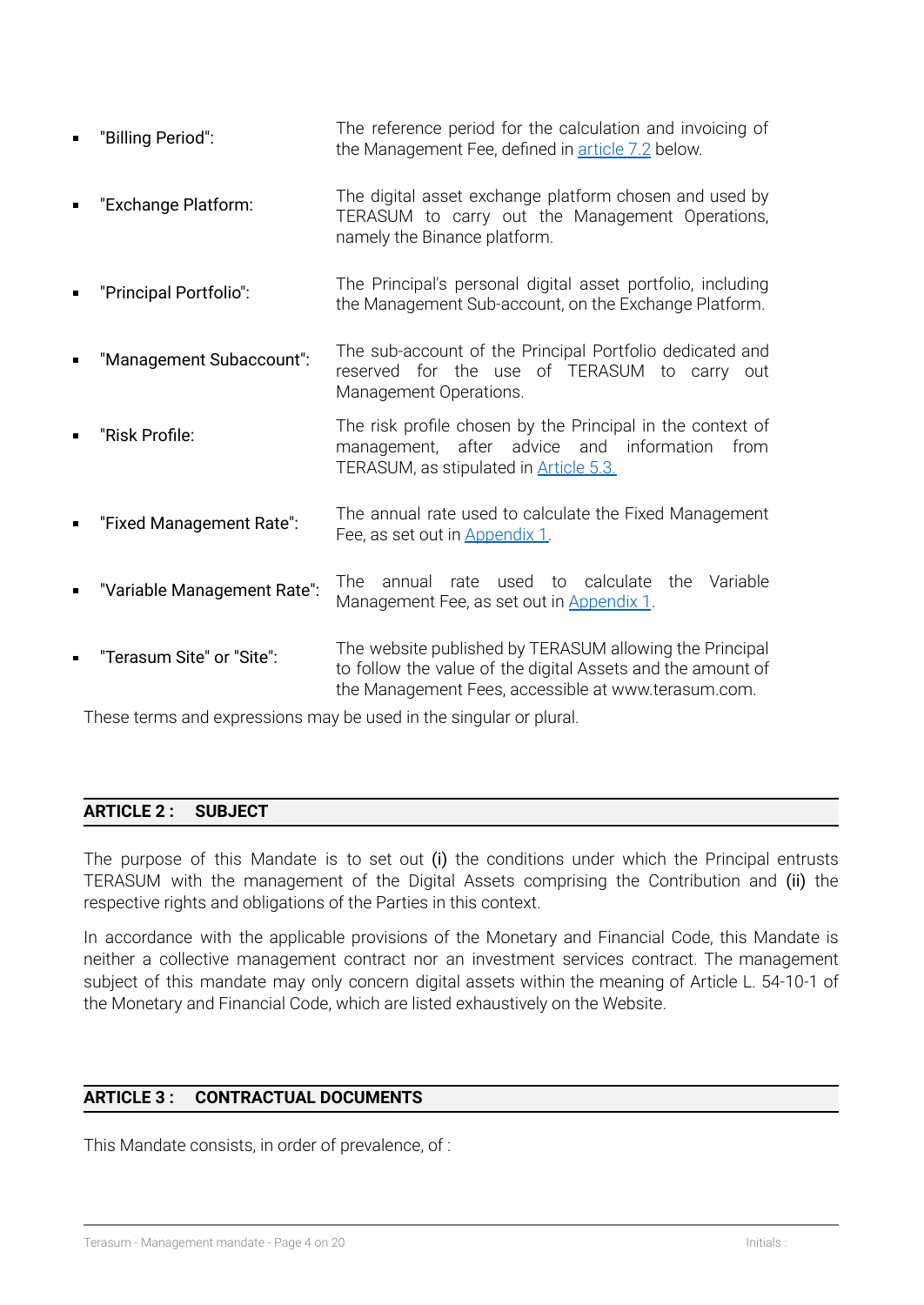- The present articles numbered 1 to 16 ;
- Schedule 1 ("Management Arrangements");
- Points A to L to which the Principal's attention is particularly drawn on page 2; and
- Points 1 to 6 of the preamble on page 1.

In the event of contradiction, incompatibility or conflict of interpretation between any two of the parts of the Mandate as detailed above, the one situated higher in the order of prevalence will prevail.

The Mandate thus defined reflects and materializes the entire agreement of the Parties as to its purpose defined in [Article](#page-3-0) 2 above. In particular, all other documents and simulations communicated to the Principal by TERASUM in connection with this purpose are irrevocably deemed to be devoid of any contractual value, to be purely informative, and do not materialize any commitment by TERASUM.

The Mandate cancels and replaces in this respect all documents and written or oral exchanges that have taken place between the Parties with regard to the aforementioned subject prior to the Effective Date.

## **ARTICLE 4 : TEMPORALITY**

## 4.1. Entry into force

The Mandate will come into force on the Management Start Date, i.e. on the date on which the Principal makes the Contribution as stipulated in [article](#page-6-0) 5.5 below. It is the Principal's responsibility to inform TERASUM without delay as soon as the Contribution has been made.

## <span id="page-4-0"></span>4.2. Duration of the Mandate - Termination

The present Mandate is a contract for an indefinite period.

Each Party may terminate it by giving ten (10) days' notice to the other Party in writing (e.g. in the form of an e-mail or, where applicable, via a dedicated function in the Principal's personal space on the Site).

The Management Termination Date will in this case be defined as the last day of the notice period, at 2:00 p.m., unless the Parties agree to terminate the management before the end of this period, in which case the Management Termination Date will be defined as the moment when the Digital Assets are transferred back out of the Management Sub-Account.

Termination within the meaning of this article will only apply for the future. The Management Fees acquired before the expiry of the Mandate (including during the ten (10) day notice period) will therefore remain payable by the Principal.

In addition, TERASUM may terminate the Mandate in case of serious breach by the Principal, under the conditions of the resolutory clause stipulated in Article 11 below.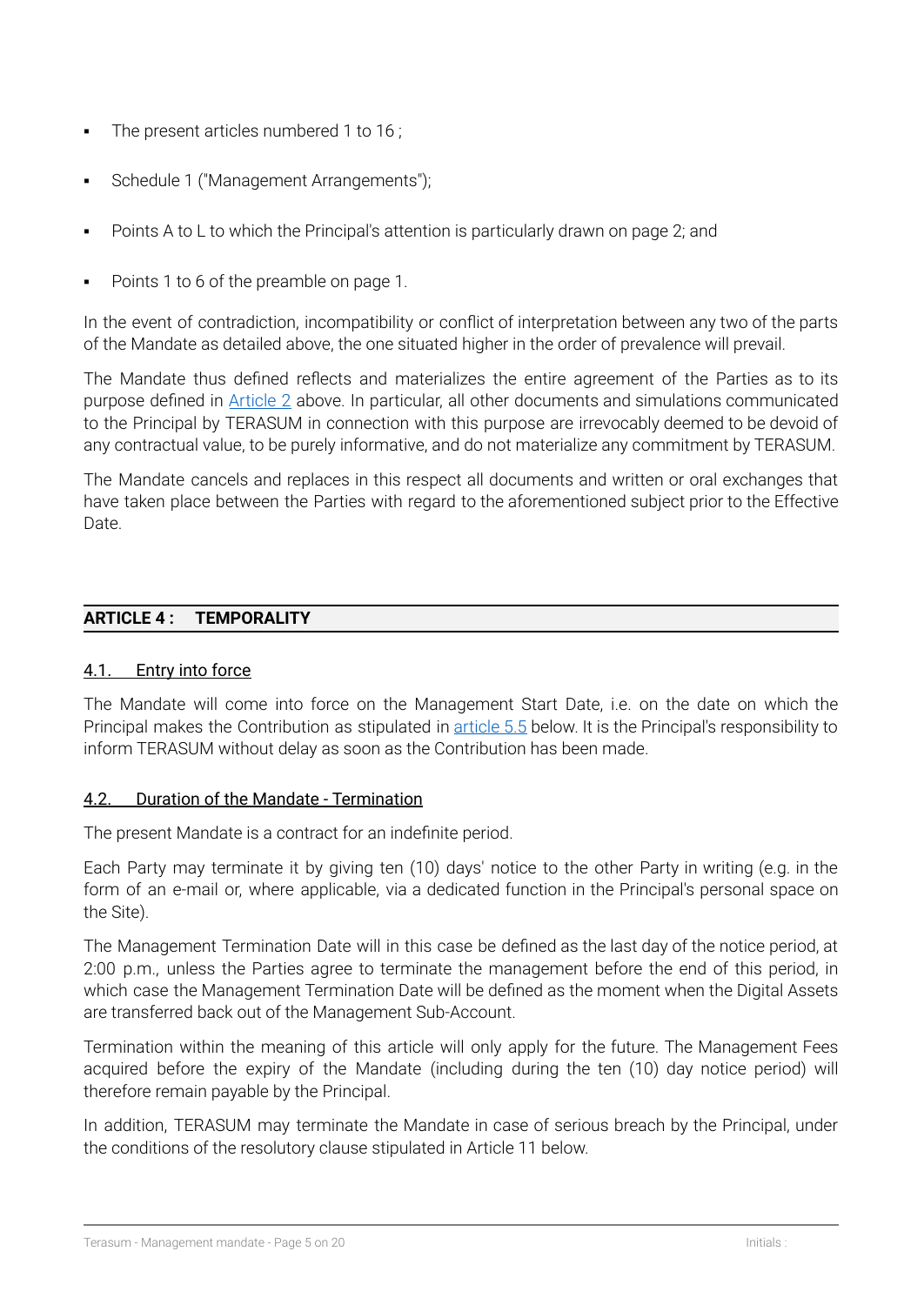## <span id="page-5-1"></span>**ARTICLE 5 : OPERATION OF THE MANAGEMENT**

#### 5.1. Scope and purpose of the Mandate

By this Mandate, the Principal authorizes TERASUM to perform all acts of management relating to the Digital Assets, including all acts of administration and all acts of disposal (here referred to as Management Transactions), for the purpose of increasing the value of the Contribution in the best interests of the Principal, under the conditions and within the limits set out below

This authorization is given for the entire Term of the Mandate.

#### 5.2. Types of digital assets eligible for management

Management may only be carried out on the types of digital assets admitted for management by TERASUM, which are listed on the Terasum Site, and under no circumstances on other types of assets such as financial instruments, derivative contracts on digital assets or *fiat* currency.

The Principal may therefore only include in his Contribution digital Assets of the types admitted for management by TERASUM, as listed on the Terasum Site at the time.

If the Principal transfers to the Management Sub-account digital assets not admitted for management, TERASUM will transfer these non-admitted digital assets to another sub-account of the Principal Portfolio as soon as possible. The Principal acknowledges and accepts, however, that in this case (i) the digital assets not admitted may suffer a loss of value between their transfer to the Management Sub-account and their transfer in the opposite direction to the other sub-account, without TERASUM being liable, and (ii) the costs and commissions of all kinds charged, if any, by the Exchange Platform for the return of these digital assets will be borne exclusively by the Principal.

Likewise, the Principal understands and accepts that Management Operations may only be carried out on the types of digital assets admitted for management by TERASUM.

## <span id="page-5-0"></span>5.3. Risk profile

The Principal's Risk Profile is chosen by the Principal before the start of management from among those described on the Site, on the basis of the information, advice and warnings provided to him by TERASUM with regard to the information provided by the Principal himself concerning his level of resources, his asset situation, his asset objectives and the risks of loss that he declares himself willing to accept.

The main information provided by the Principal, i.e. his profession, his level of annual income, the estimated value of his digital assets and the estimated value of his total assets, as well as the chosen Risk Profile, are indicated in [Appendix](#page-18-0) 1.

The Principal undertakes to provide accurate, complete and up-to-date information to enable TERASUM to provide him with suitable recommendations in the context of determining his Risk Profile. He understands and acknowledges that the provision of erroneous, incomplete and/or obsolete information could lead TERASUM to make inappropriate recommendations for the determination of the Risk Profile.

In the event of an update of the Algorithm involving a redefinition of the Risk Profiles, TERASUM will inform the Principal in advance of the update by presenting the characteristics of the new Risk Profiles, and will allow the Principal to choose between the following two solutions: (i) choose a new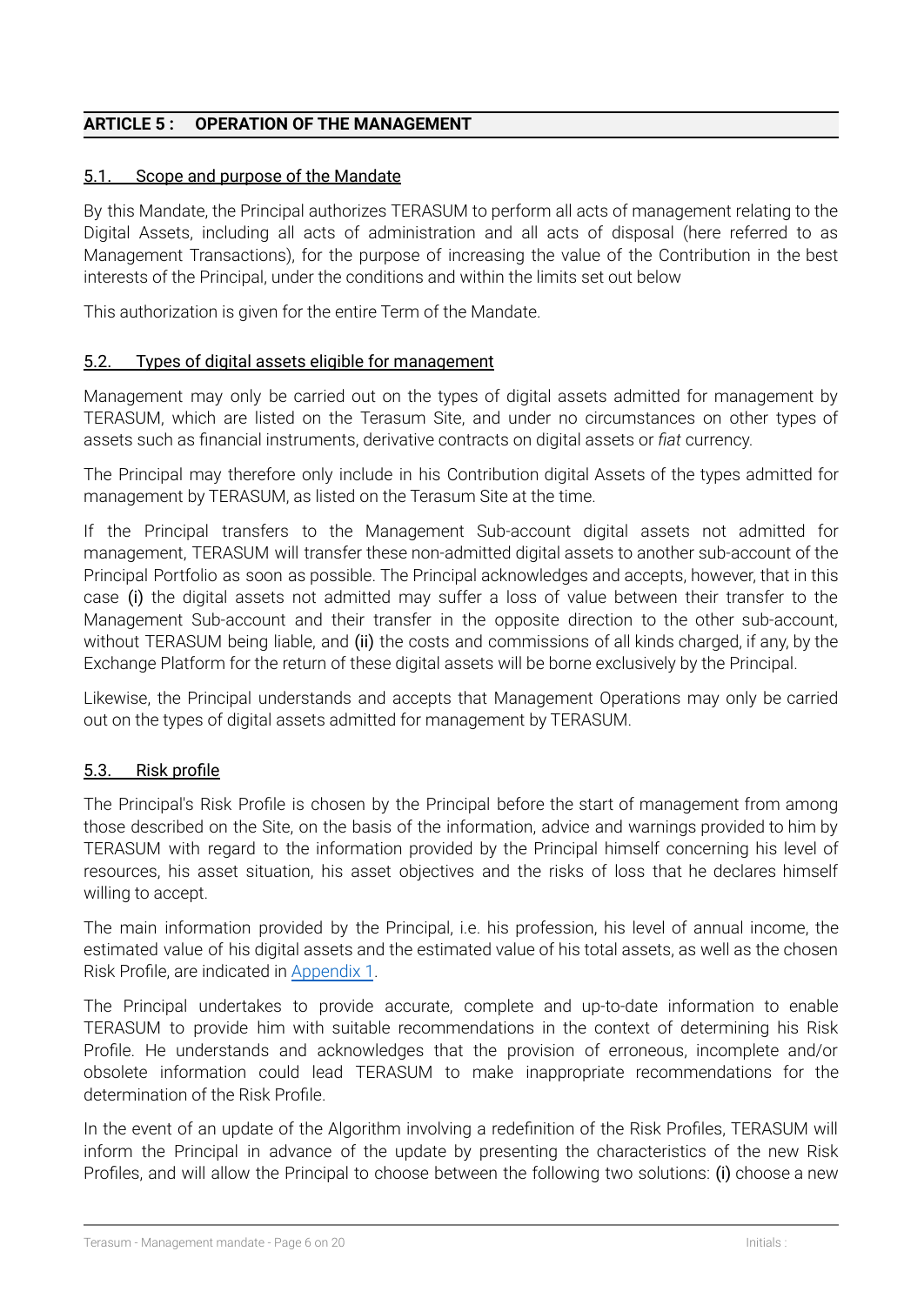Risk Profile from among the new ones proposed (it being specified that TERASUM will suggest, from among the new Risk Profiles proposed, the one that most closely resembles the Principal's former Risk Profile) or (ii) terminate the Contract under the conditions set out in [Article](#page-4-0) 4.2.

The Risk Profile is associated with a level of exposure and a level of performance, as indicated on the Site. This level of exposure and level of performance are estimated by TERASUM on the basis of the past performance of the Algorithm in the context of a management carried out according to the same risk profile. Given the intrinsic volatility of digital assets, these levels can only be indicative; TERASUM undertakes to use its best efforts to ensure that the performance of the management under this Mandate is in line with these indicative levels, without this resulting in any obligation of result on its part or any guarantee for the Principal.

The Principal may change his Risk Profile at any time via his personal space on the Site.

## 5.4. Creating and Using the Maintenance Subaccount

Management operations will be carried out on the Principal Portfolio, more precisely on a Management Sub-Account.

It is the Principal's responsibility (i) if he does not have a portfolio on the Trading Platform, to create such a portfolio and (ii) in any event, to reserve a sub-account of the Principal Portfolio for TERASUM to carry out Management Transactions, it being specified that, depending on the Risk Profile chosen, it may be necessary to reserve the sub-account for short selling.

The Principal must provide TERASUM with the private key to access the Management Sub-account and carry out Management Operations. In accordance with the relevant instruction of the Autorité des Marchés Financiers, TERASUM will only keep and use this private key for the purposes of carrying out Management Operations; TERASUM will never ask the Principal for other information such as his login and password to the Exchange Platform.

In the event that the private key allowing access to the Management Sub-account also allows access to the other sub-accounts of the Principal Portfolio, it is understood that TERASUM will refrain from moving the digital assets kept in the sub-accounts other than the Management Sub-account.

In order to allow the Management Operations to be attributed, it is essential that the Principal refrains from using the Management Sub-account and from giving access to it to any person other than TERASUM, during the whole Term of the Mandate.

The Principal will be informed of the composition of the Digital Assets by TERASUM as stipulated in [Article](#page-8-0) 5.8 below.

# <span id="page-6-0"></span>5.5. Contribution

The Principal will proceed with the Contribution by transferring the corresponding digital Assets to the Management Sub-Account.

The Contribution may relate to all of the digital assets contained in the Contributing Portfolio, or to only part of these digital assets.

TERASUM reserves the right to ask the Principal, before or at the time of the Contribution, for information relating to the origin of the Digital Assets making up the Contribution, and more generally the appropriate information in terms of the fight against money laundering and the financing of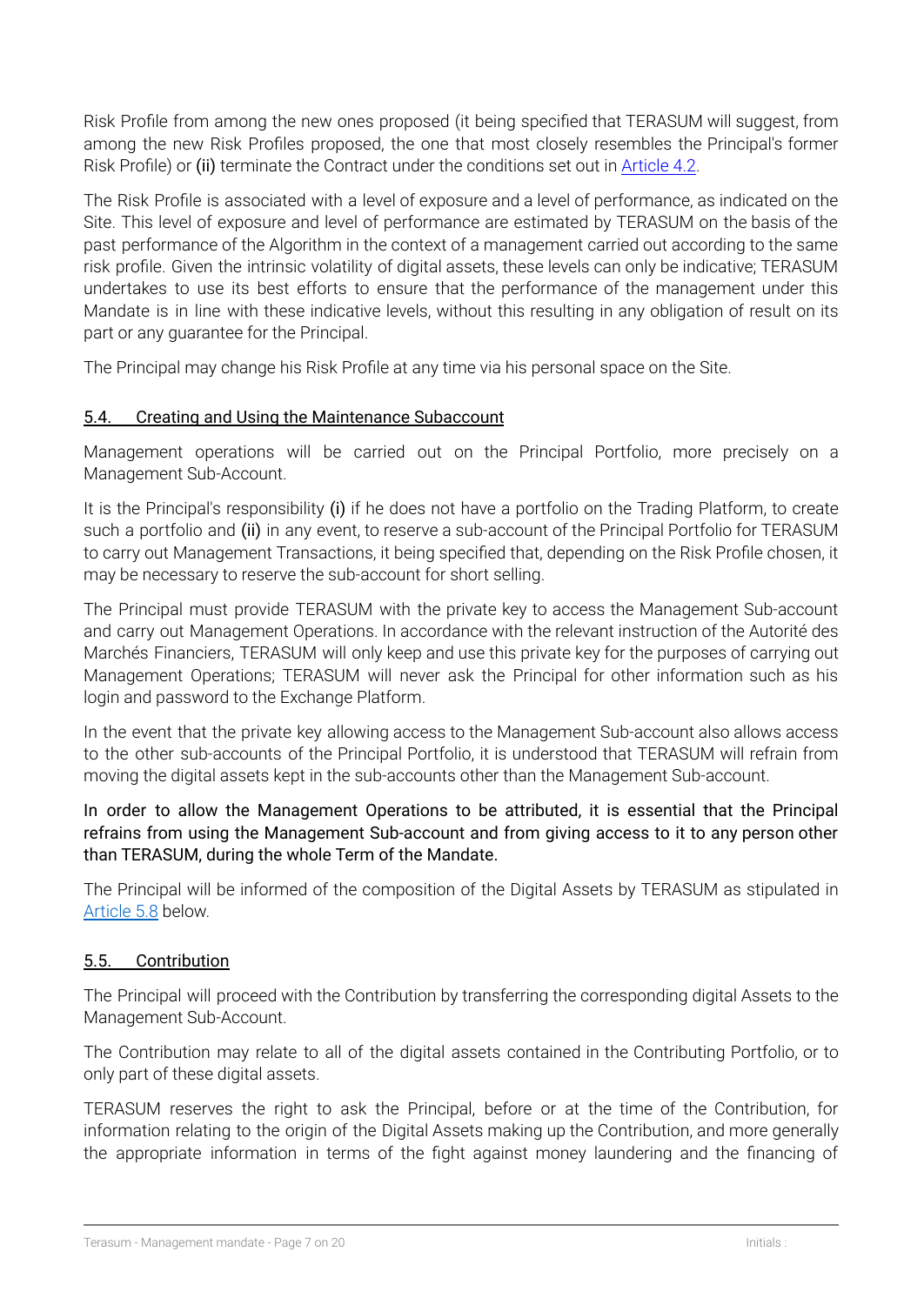terrorism (AML/CFT), and to carry out the appropriate checks in this respect; the Principal undertakes to provide this information on first request, accurately, completely and without delay.

TERASUM reserves the right to refuse the Contribution and to terminate this Mandate if the information provided by the Principal and the checks carried out under the previous paragraph show that the origin of all or part of the Digital Assets making up the Contribution is illicit and/or that the Contribution is directly or indirectly involved in money laundering or terrorist financing.

The Principal may make new contributions during the term of the Mandate, or conversely withdraw digital Assets from management. These operations must be carried out via the Website.

In order to enable TERASUM to carry out Management Operations, the total amount of Digital Assets, expressed in euros after conversion, must at all times be greater than or equal to a threshold of 50.00 euros (the conversion into euros being made at the most recent rate displayed to date by the Exchange Platform). Should this total amount fall below this threshold, the Principal must fund the Management Sub-account to at least this threshold; failing this, the Mandate may be terminated immediately at the initiative of any Party.

## <span id="page-7-1"></span>5.6. Management operations

TERASUM will carry out the Management Transactions via the Trading Platform, based on the best sale and purchase prices offered on this Trading Platform on the date of the Management Transaction.

TERASUM shall not be obliged to use any other trading platform or to seek other sale or purchase prices than those offered on the Trading Platform.

## <span id="page-7-0"></span>5.7. Management by Algorithm

The management of the Digital Assets is primarily carried out automatically, through the Algorithm, within the limits of the Risk Profile.

Exceptionally, TERASUM may, but is not obliged to, carry out manual management operations, independent of the Algorithm, to prevent or correct losses in value caused or likely to be caused by exceptional situations such as abnormal or unusual market situations observed by TERASUM.

The Algorithm is designed and configured with the general aim of increasing the value of the Contribution, by detecting and carrying out appropriate Management Transactions, particularly with regard to the past prices of the various Digital Assets.

TERASUM may, at its discretion, update the Algorithm during the Term. In the event that this update involves a redefinition of the Risk Profiles, it will be done as described in [article](#page-5-0) 5.3 above.

The Principal understands and accepts that the same Algorithm is used by TERASUM for all its clients with the same Risk Profile, and that he has no right to have the Algorithm customized for him.

The Principal may not (i) act itself on the Digital Assets during the Term of the Mandate nor (ii) give instructions or specific orders to TERASUM as to the Management Operations to be carried out, but only choose a Risk Profile for the whole Term of the Mandate as stipulated in [article](#page-5-0) 5.3 above.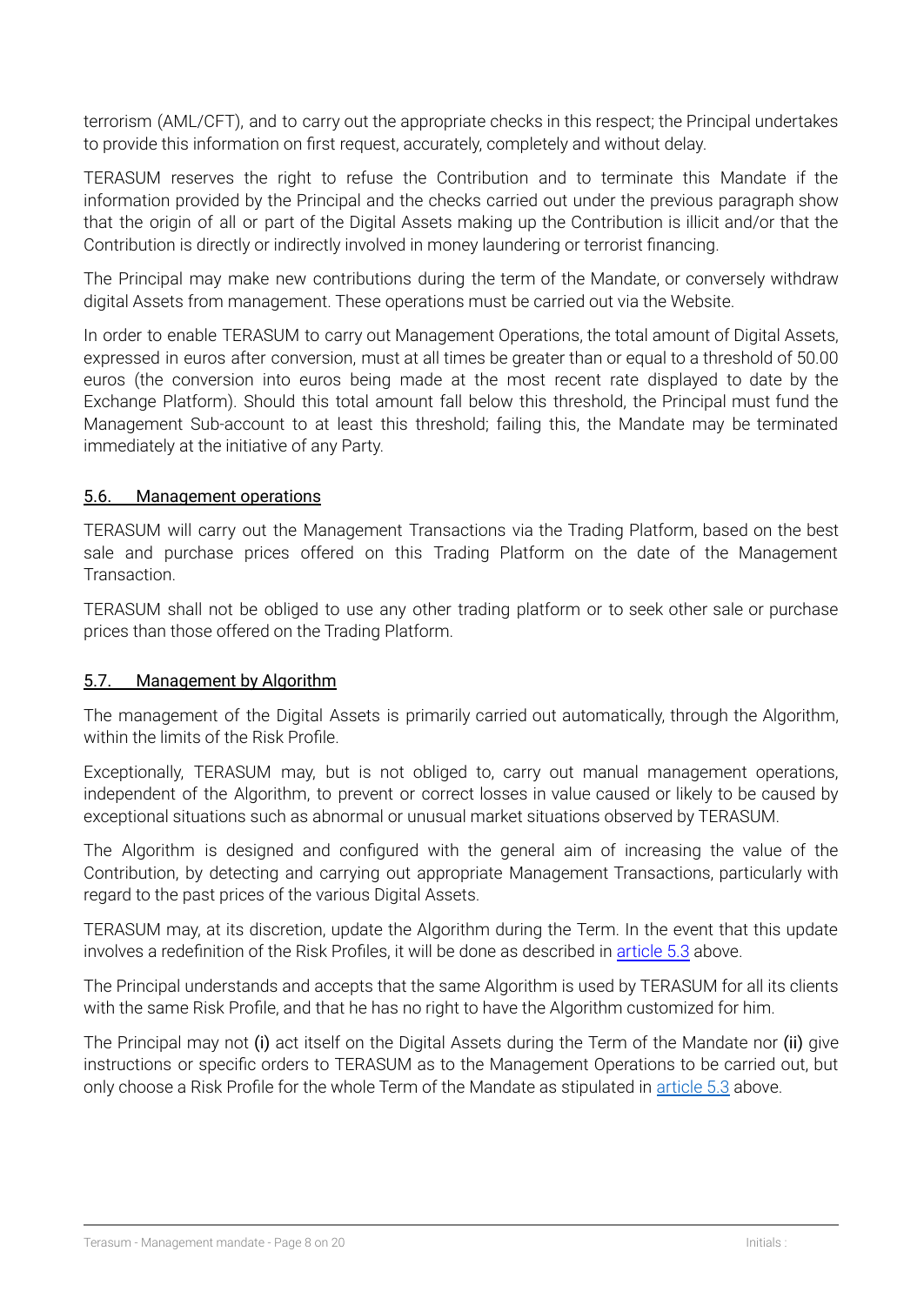## <span id="page-8-0"></span>5.8. Accountability (Terasum site)

TERASUM will report on the management to the Principal through the provision of a personal account on the Terasum Site, for which TERASUM will provide the Principal with the access identifiers.

The Terasum Site will thus allow the Principal, by logging in with these identifiers, to consult in near real time the composition and value of the digital Assets and the amount of the Management Fees.

Access to the Terasum Site is governed by conditions of use that the Principal must accept at the first connection to his personal account on this site.

#### 5.9. End of management

On the Management Termination Date, TERASUM will cease all Management Transactions and cease to access the Management Sub-Account.

TERASUM will charge the Management Fee corresponding to the last Billing Period in accordance with [Article](#page-10-1) 7.2 below.

It will be up to the Principal (i) to modify or delete the access keys to the Management Sub-account and (ii) if he wishes, to transfer the digital Assets from the Management Sub-account to any other sub-account or portfolio.

The Principal understands and accepts that due to the intrinsic volatility of the digital asset markets, the total cumulative value of the Digital Assets as at the end of the Mandate may be less than the initial value of the Contribution (possibility of capital loss).

## **ARTICLE 6 : RESPECTIVE OBLIGATIONS OF THE PARTIES**

#### 6.1. Obligations of TERASUM

TERASUM undertakes to :

- To dispose of the Digital Assets for the sole purpose of increasing the value of the Contribution, in the best interests of the Principal, and in no case for purposes outside the Mandate entrusted or incompatible with it;
- To ensure the management of the Digital Assets in accordance with the operation described in [Article](#page-5-1) 5, in compliance with the Principal's Risk Profile;
- To inform the Principal of any event likely to compromise the loyal execution of the Mandate, such as the discovery of a conflict of interest, so as to allow the Principal to terminate the Mandate if he so wishes;
- Ensure the confidentiality of the private key allowing access to the Management Sub-account and the performance of Management Operations within its own sphere of responsibility, i.e. (i) restrict access to this private key to only those persons who need access to it, within TERASUM, to perform Management Operations, (ii) ensure that these persons are informed of the confidential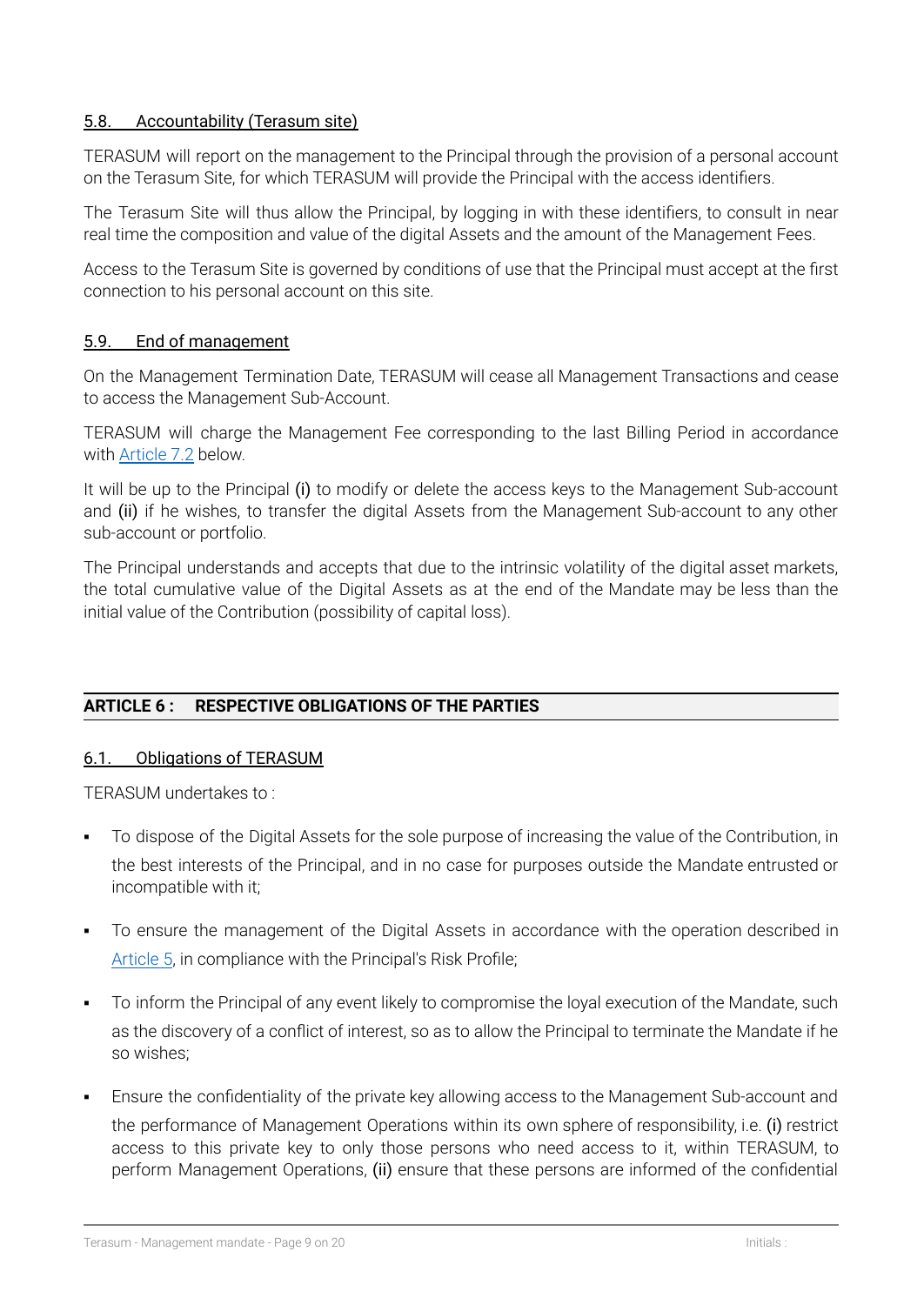nature of the key, (iii) be able at all times to control the use of the key by these persons and (iv) ensure the security and robustness of the information systems owned or controlled by TERASUM on which the key is likely to be stored, including transiently.

It is recalled that the obligations of TERASUM under this Mandate can only constitute obligations of means, and in no case obligations of result, which the Principal understands and accepts. In particular, given the intrinsic volatility of digital assets, the Principal understands and accepts (i) that management presents a risk of capital loss which may, if necessary, lead to the loss of all the capital entrusted to management, (ii) that compliance with the indicative levels of performance and exposure associated with the Risk Profile cannot be guaranteed, and that in any event (iii) TERASUM cannot guarantee any minimum level of performance, or any maximum level of losses.

## 6.2. Obligations of the Principal

The Principal declares and guarantees :

- That he/she is of legal age (i.e. over eighteen (18) years old) on the date of conclusion of this Mandate and that he/she has the capacity to contract in accordance with French law;
- **•** That the Digital Assets that constitute the Contribution are its exclusive property;
- In a general manner, that he has all the rights and authorizations to conclude the present Mandate and to proceed with the Contribution;
- **•** That he will reserve access and use of the Management Sub-account exclusively to TERASUM; and
- That the information he provides within the framework and for the purposes of this Mandate is accurate, complete, sincere and up-to-date.

The Principal also undertakes to control access to the Principal Portfolio at all times and to reserve the use of it for himself and (for the Management Sub-account) for TERASUM; he understands and accepts that in any event, any Contribution made from the Principal Portfolio (i.e. any transfer of digital assets to the Management Sub-account) will be deemed to have been made by the Principal himself.

In particular, the Principal undertakes to ensure the confidentiality of the private key allowing access to the Management Sub-account and the performance of Management Operations within its own sphere of responsibility, i.e. (i) not to communicate the private key to any third party, i.e. to any person other than an employee or manager of TERASUM and (ii) to notify TERASUM immediately in case of loss or theft of the private key, unauthorized access to the Management Sub-account, or suspicion of such a loss or theft or unauthorized access.

The Principal understands and accepts that any breach of its obligations under this Mandate (i) may cause a drop in performance or even capital losses, without TERASUM being liable, (ii) may justify the reduction or even the cancellation of any compensation for damages suffered by the Principal, in accordance with below, and (iii) may justify, if it is a serious breach within the meaning of below, the termination of the Mandate by TERASUM to the exclusive detriment of the Principal.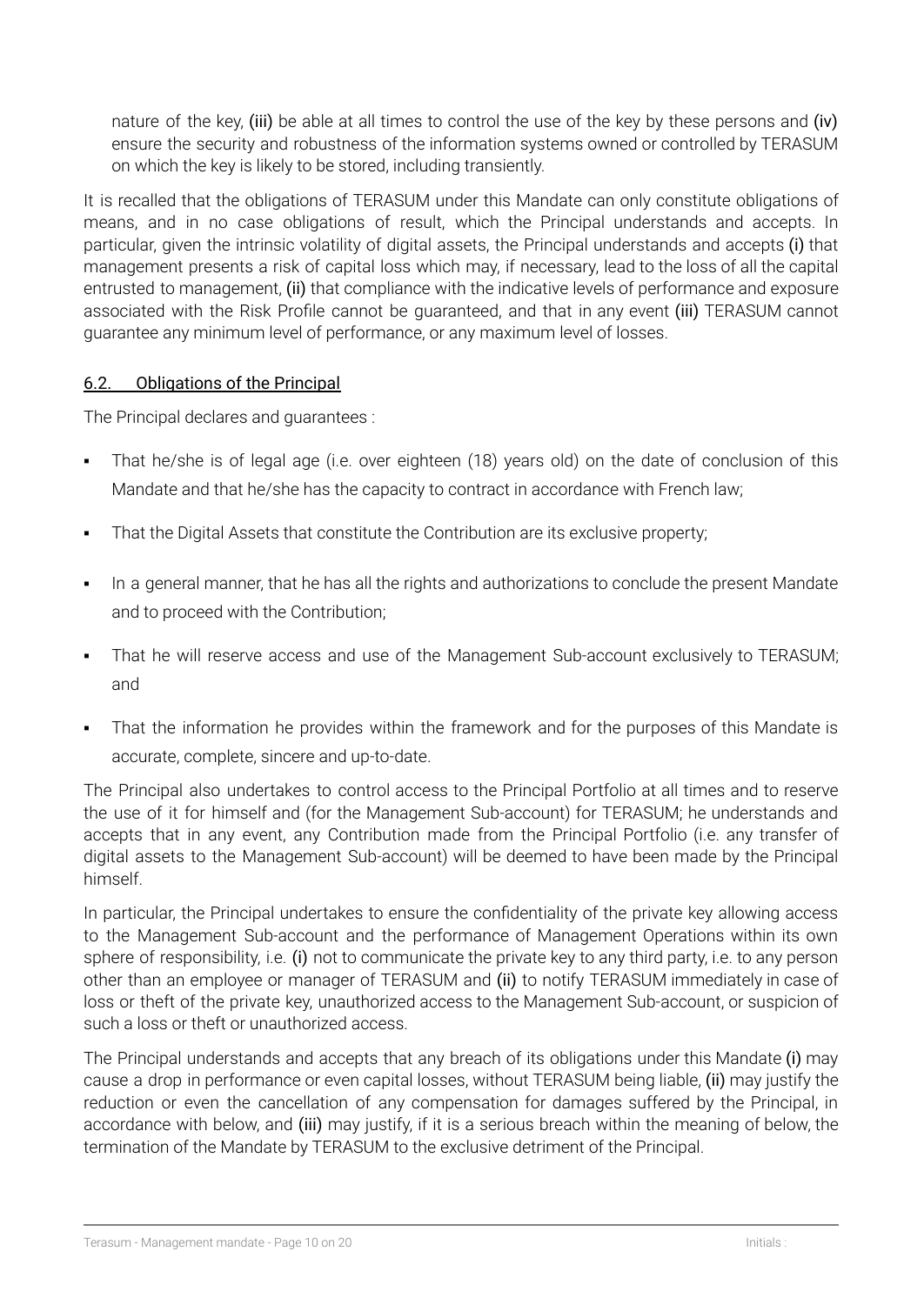## <span id="page-10-0"></span>**ARTICLE 7 : FINANCIAL CONDITIONS**

#### 7.1. Management fees

In return for the management acts carried out by TERASUM under this Mandate, the Principal will pay TERASUM management fees calculated according to the conditions stipulated in this article.

The Management Fee is composed of a Fixed Fee and, if and only if the management performance is positive over the period in question, a Variable Fee.

TERASUM may offer the Principal, at the latter's request and for information purposes only, a simulation of the Management Fee before the start of management, on the basis of the Risk Profile and management performance observed in the past with other TERASUM clients or as part of tests of the Algorithm. In any event, such a simulation has no contractual value between the Parties, and in particular does not constitute any obligation of result for TERASUM or guarantee for the Principal.

#### <span id="page-10-1"></span>7.2. Billing and payment

The Management Fee is calculated, invoiced and payable at the end of each Billing Period.

The Billing Periods are determined as follows:

- **•** The first Billing Period begins at the moment, time-stamped to the minute, when the Digital Assets are actually received on the Management Sub-account at the beginning of the management period, and ends at 2:00 p.m. on the first day of the following month.
- Subsequent Billing Periods begin at the end of the previous Billing Period and end at 2:00 p.m. on the first day of the following month.
- The last Billing Period starts at the end of the previous Billing Period and ends on the Management End Date, as defined (to the minute) in [Article](#page-4-0) 4.2 above.
- If the Mandate is terminated before the end of the first Billing Period for any reason whatsoever, the first and last Billing Period therefore runs from the moment, time-stamped to the minute, when the Digital Assets are actually received on the Management Sub-account at the start of management, to the Management End Date, as defined (also to the minute) in [article](#page-4-0) 4.2 above.

The duration of the Billing Periods, and therefore the amount of the Management Fee, are thus determined to the minute. Proof of dates and times is given in accordance with the proof agreement under Article 14 below. All times are understood to refer to the Paris time zone.

At the end of each Billing Period, the Fixed Costs and the Variable Costs will be calculated in Reference Assets, as stipulated in [Articles](#page-11-0) 7.4 and [7.5](#page-12-0) below respectively, and invoiced to the Principal.

The Principal may choose between manual payment of each invoice and payment by direct debit of the amount invoiced. In the second case, this amount is debited directly from the Digital Asset Management sub-account, according to the following protocol: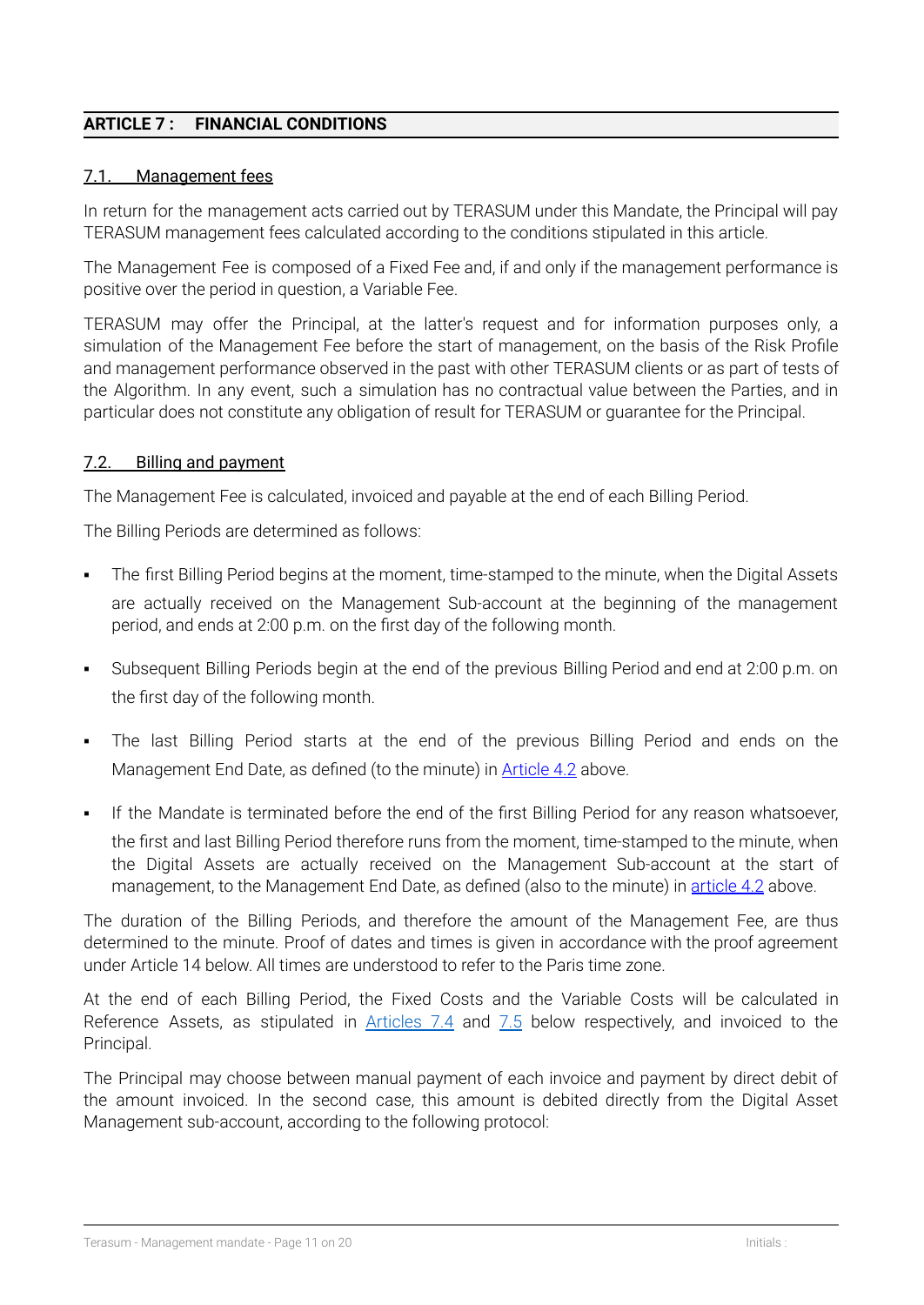- At the end of the relevant Billing Period, if the Digital Assets include a sufficient quantity of Reference Asset, at the end of the relevant Billing Period, to cover the Management Fee, the corresponding quantity of Reference Asset will be taken by TERASUM from the Digital Assets, as payment of the Management Fee.
- If, on the other hand, the digital Assets do not include sufficient Reference Assets to cover the Management Fee at the end of the relevant Billing Period, TERASUM may deduct an amount equivalent to the Management Fee from any other digital Assets in the Management Sub-Account.

For the purposes of the last point above, the most recent rate displayed by the Trading Platform at the time of withdrawal will be used to convert the value of the withdrawn Digital Asset into the Reference Asset.

All invoices are payable within 8 days of receipt by the Principal. In case of unpaid after this period of 8 days, TERASUM reserves the right to apply the following measures: (i) the application of interest on arrears at the legal rate, (ii) flat-rate collection fees of 40 euros, and (iii) the suspension of Management Operations until the unpaid amount is settled. In addition, if the unpaid amount persists beyond 15 days after an unsuccessful formal notice, TERASUM may terminate the Mandate under Article 11.

# <span id="page-11-1"></span>7.3. Management rate

TERASUM determines the Fixed Management Rate and the Variable Management Rate applicable to this Mandate.

The Fixed Management Rate and the Variable Management Rate applicable under this Mandate are set out in [Appendix](#page-18-0) 1.

These management rates are annualized rates, i.e., applied on a pro rata basis of 365 days, as stipulated in [sections](#page-11-0) 7.4 and [7.5](#page-12-0) below.

# <span id="page-11-0"></span>7.4. Calculation of fixed costs

The Fixed Charge is calculated, for each Billing Period, by applying the following formula:

$$
F_F = t_F \times V_i \times T / 365
$$

where:

- $F<sub>F</sub>$  corresponds to the amount of the Fixed Costs (in Reference Assets).
- $t_F$  corresponds to the Fixed Management Rate, as set out in [Appendix](#page-18-0) 1.
- $\bullet$   $\mathsf{V}_i$  is the total accumulated value of the Digital Assets at the beginning of the relevant Billing Period, calculated using the following formula:

$$
V_i = SUM(Q_i \times P_i)
$$

where: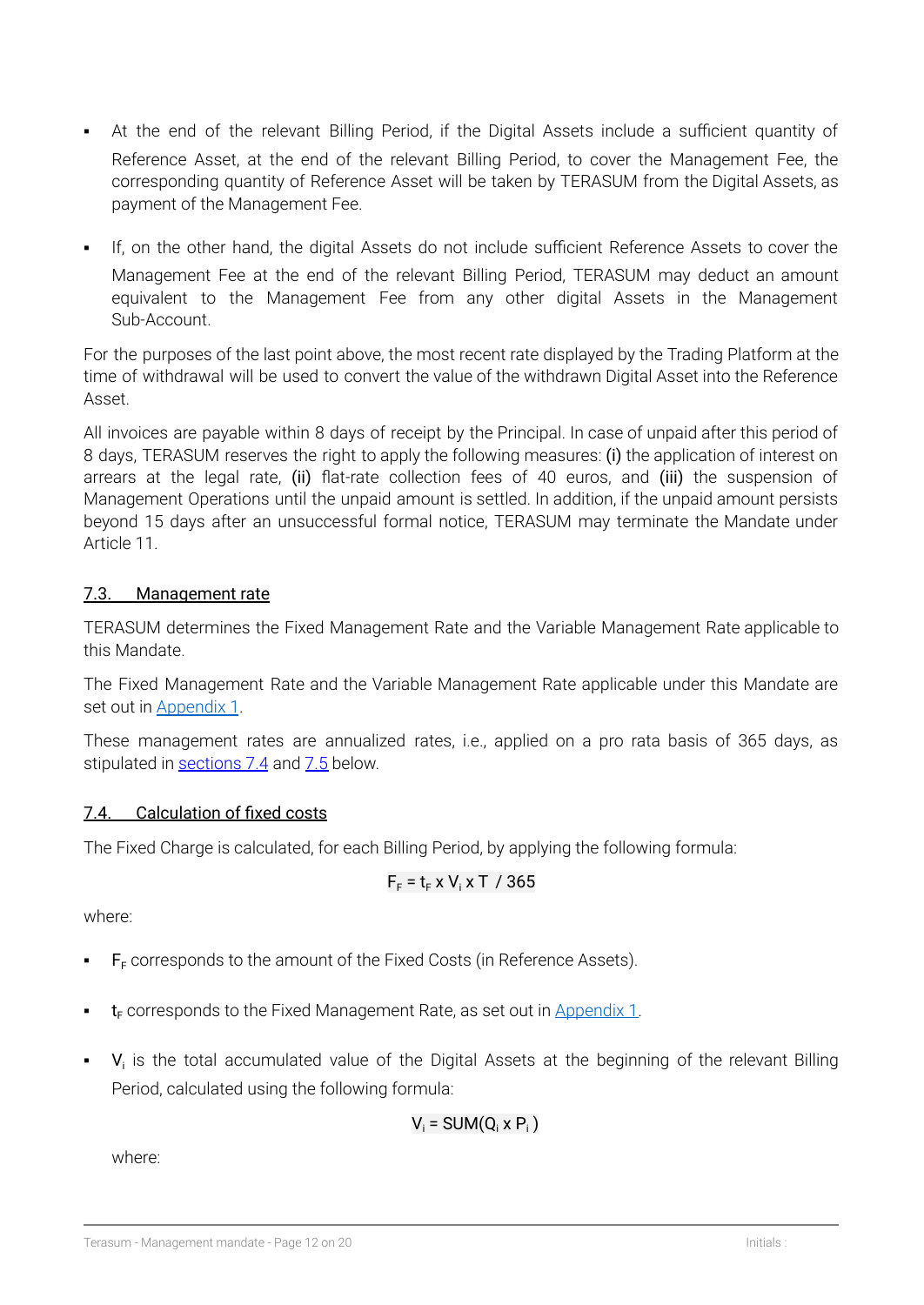- The start of the Billing Period is determined to the minute as set out in [Article](#page-10-1) 7.2 above;
- $\cdot$  Q<sub>i</sub> is the respective quantity of each Digital Asset at the beginning of the relevant Billing Period;
- $P_i$  corresponds to the reference price of the Digital Asset concerned at the beginning of the relevant Billing Period (in Reference Asset); this reference price is defined as the average between the best purchase price and the best sale price of this Digital Asset (in Reference Asset) offered on the Exchange Platform at the beginning of the relevant Billing Period. As stipulated in [Article](#page-7-1) 5.6, only the purchase/sale prices offered on the Exchange Platform (which is freely chosen by TERASUM) will be taken into account for the determination of  $P_i$ ; TERASUM shall not be obliged to use another Exchange Platform or to seek other purchase or sale prices than those offered on the Exchange Platform.
- **SUM(Q<sub>i</sub> x P<sub>i</sub>)** is thus the sum of the respective values of all the Digital Assets at the beginning of the relevant Billing Period.
- **T** is the duration of the Billing Period (in days).
- 365 is the number of days (approximately) in a year.

In other words, the Fixed Charge is calculated by applying the fixed management rate to the total accumulated value of the Digital Assets at the beginning of the relevant Billing Period, pro rata to the duration of that Billing Period.

## <span id="page-12-0"></span>7.5. Calculation of variable costs

The Variable Fee is calculated, for each Billing Period, by applying the following formula, it being specified that the amount of the Variable Fee cannot be negative:

$$
F_v = t_v \times (V_f - V_i) \times T / 365
$$

where:

- $F<sub>V</sub>$  corresponds to the amount of the Variable Fee (in Reference Asset).
- $t_v$  is the Variable Management Rate, as set out in [Appendix](#page-18-0) 1.
- $\bullet$   $\mathsf{V}_{\mathsf{f}}$  is the total accumulated value of the Digital Assets at the end of the relevant Billing Period, calculated by applying the following formula:

$$
V_f = SUM(Q_f \times P_f)
$$

where:

- $\cdot$  The end of the Billing Period is determined to the minute as set out in [Article](#page-10-1) 7.2 above;
- $\cdot$  Q<sub>f</sub> is the respective quantity of each Digital Asset at the end of the relevant Billing Period;
- $P_f$  corresponds to the reference price of the Digital Asset concerned at the end of the relevant Billing Period (in Reference Asset); this reference price is defined as the average between the best purchase price and the best sale price of this Digital Asset (in Reference Asset) offered on the Exchange Platform at the end of the relevant Billing Period. As stipulated in [Article](#page-7-1) 5.6,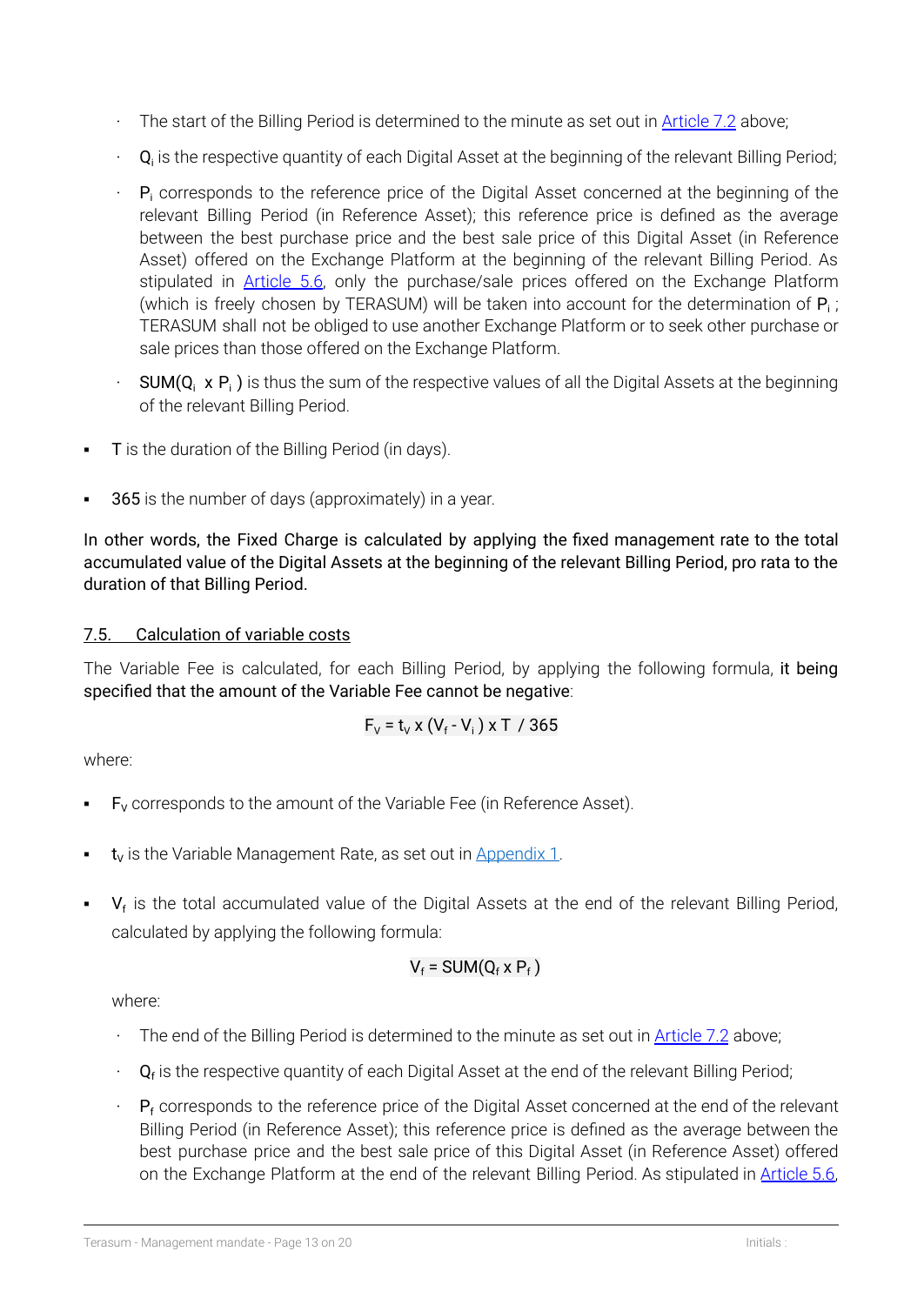only the purchase/sale prices offered on the Exchange Platform (which is freely chosen by TERASUM) will be taken into account for the determination of  $P_f$ ; TERASUM shall not be obliged to use another Exchange Platform or to seek other purchase or sale prices than those offered on the Exchange Platform.

- $SUM(Q_f \times P_f)$  is thus the sum of the respective values of all the Digital Assets at the end of the relevant Billing Period.
- $\bullet$   $\bullet$  V<sub>i</sub> corresponds to the total accumulated value of the Digital Assets at the beginning of the relevant Billing Period, calculated as explained in [Article](#page-11-0) 7.4 above.
- T is the duration of the Billing Period (in days).
- 365 is the number of days (approximately) in a year.

In other words, the Variable Fee is calculated by applying the Variable Management Rate to the difference in the total accumulated value of the Digital Assets between the beginning and end of the relevant Billing Period, pro rata to the duration of that Billing Period.

**It is understood that the Variable Costs cannot be negative. Consequently, in the event of negative management performance (i.e. if V<sup>f</sup> is less than V<sup>i</sup> ), the Principal understands and accepts that the Variable Costs will simply be equal to zero.**

## **ARTICLE 8 : OWNERSHIP OF DIGITAL ASSETS**

The Contribution does not entail any transfer of ownership of the Digital Assets to TERASUM.

The Digital Assets that make up the Contribution, as well as the Digital Assets acquired as a result of the Management Transactions, are and remain the exclusive property of the Principal, TERASUM being only authorized to perform the management acts in accordance with **[Article](#page-5-1) 5** above.

#### **ARTICLE 9 : INTELLECTUAL PROPERTY**

All the tools and techniques used by TERASUM under this Mandate, including the Algorithm, as well as all trademarks, logos, domain names and trade names of TERASUM are the exclusive property and a business secret of the latter.

The present Mandate does not involve any transfer of property nor any granting of licence on any of these elements for the benefit of the Principal, who is therefore forbidden to use them, on pain of the civil and penal sanctions provided for in the matter of counterfeiting.

In particular, it is understood that the Principal shall have no right of access to the source code or object code of the Algorithm, including for evidential purposes. In the event that the analysis of the source code or object code appears necessary to settle a dispute relating to this Mandate, it will be carried out as stipulated below.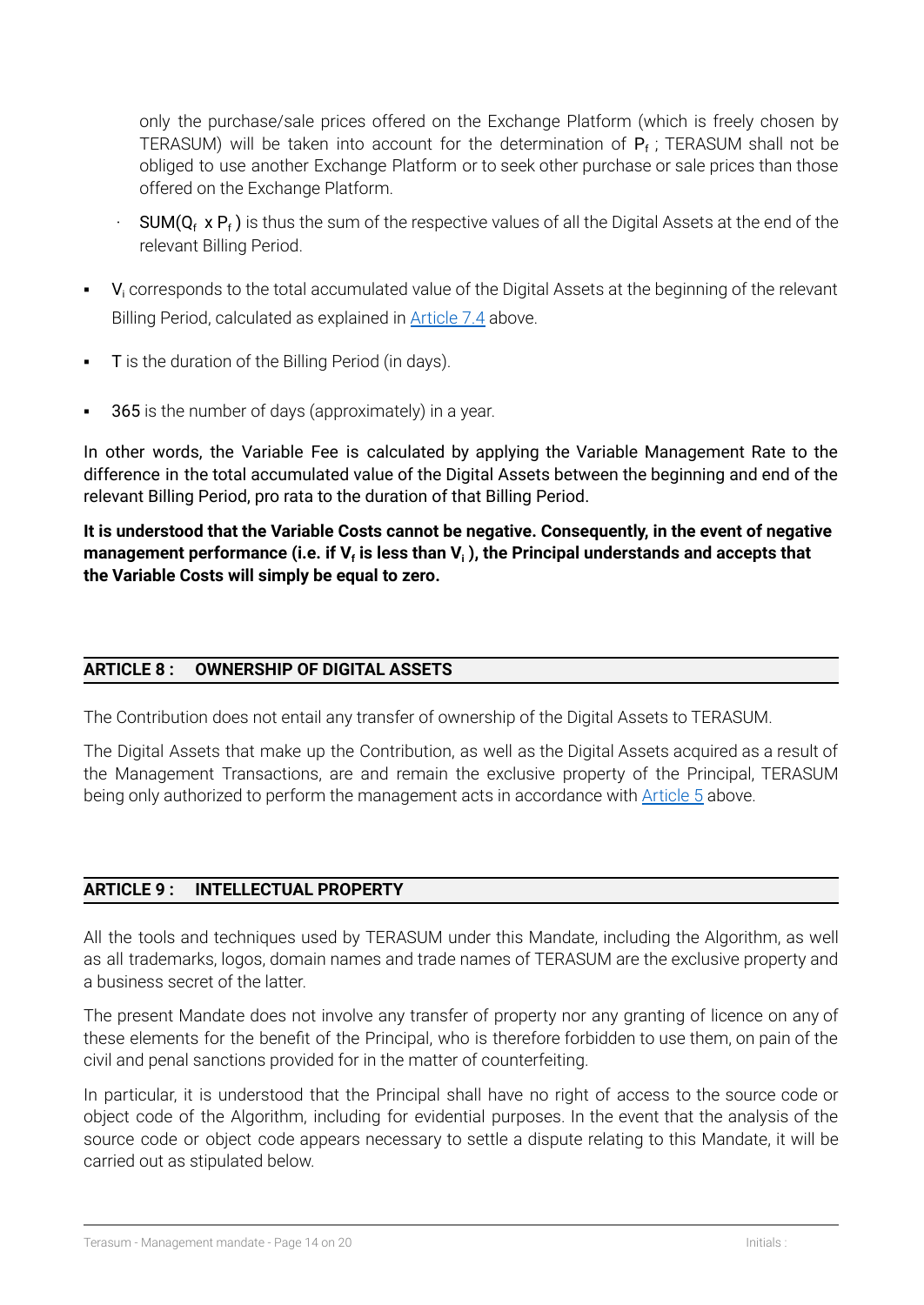## **ARTICLE 10 : RESPONSIBILITY**

TERASUM shall not be held responsible in the event of loss or any damage or prejudice which would have as its cause or origin a breach by the Principal of his obligations under this Mandate and/or his legal or regulatory obligations, such as :

- A false, misleading, inaccurate or incomplete statement by the Principal concerning his level of resources, his asset situation, his asset objectives and the risks of loss that he declares himself ready to accept;
- The transfer by the Principal, within the framework of a Contribution, of digital assets of which he is not the valid owner;
- Any manipulation of the Digital Assets by the Principal himself or by any third party on behalf of the latter during the Term of the Mandate, in particular by accessing the Management Sub-account.

TERASUM can not be held responsible for any damage or injury attributable to a third party outside this Mandate; in particular, TERASUM can not be held responsible for any damage or injury that would cause or originate an unavailability or security defect of the Exchange Platform.

Finally, TERASUM shall not be held liable for any failure to perform its obligations or for a decline in management performance insofar as such failure or decline is due to a case of force majeure within the meaning of Article 1218 of the Civil Code.

In any event, the liability of TERASUM under this Mandate is strictly limited to the only damages (i) personally suffered by the Principal, (ii) which were foreseeable at the time of the conclusion of the Mandate and (iii) which are a direct and immediate result of a proven failure by TERASUM to meet its obligations under the Mandate, the three conditions above being cumulative.

## **ARTICLE 11 : RESOLUTORY CLAUSE**

TERASUM may terminate the Mandate unilaterally at any time in the event of a serious breach by the Principal, in accordance with the conditions set out below.

The following shall constitute a serious breach by the Principal

- The fact of knowingly making inaccurate or incomplete statements as to his identity, his capacity to validly conclude this Mandate, the origin of the Digital Assets and/or as to the information relevant to the determination of the Risk Profile;
- Entrusting to TERASUM, by including them in a Contribution, digital assets of which it is not the valid owner, or, in the case where the ownership of these digital assets is shared between the Principal and third parties, without the written authorization of all of said third parties;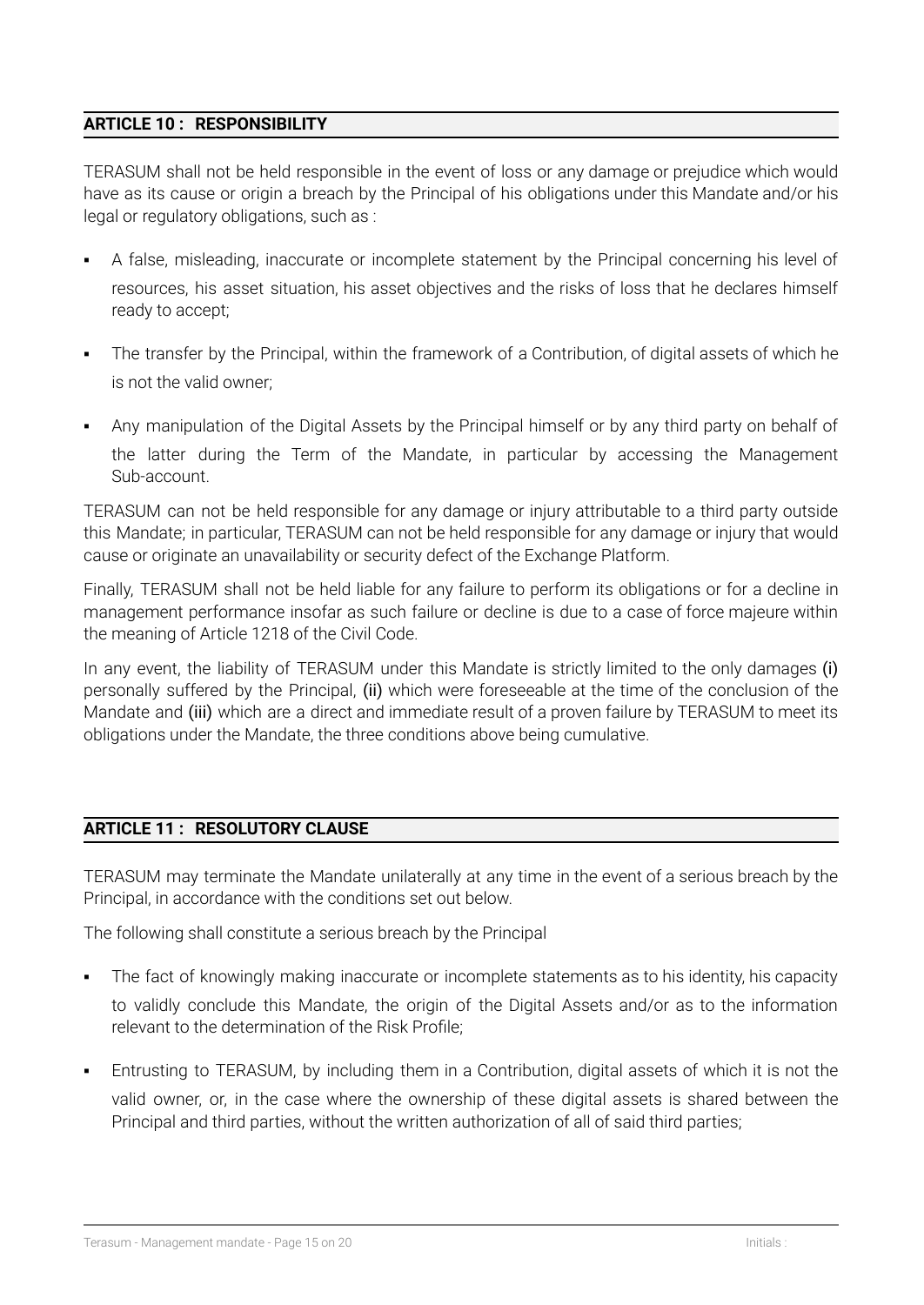- Failure to pay an invoice within 15 days of an unsuccessful formal notice, as stipulated in Article 7.2;
- Accessing or attempting to access the Management Sub-account and/or carrying out operations on the Digital Assets, personally or through an intermediary not expressly authorised by TERASUM ;
- Changing the private key that allows TERASUM to access the Management Sub-account and carry out Management Operations, thus preventing the proper management;
- Using or attempting to use the TERASUM management service for money laundering purposes, it being recalled that TERASUM may carry out any useful checks in this regard in accordance with [Article](#page-6-0) 5.5 above.

In the event of a serious breach by the Principal in the sense of the above, TERASUM, to terminate the Mandate, will send the Principal a written notification (if necessary by e-mail) setting out the breach(s) detected and its desire to terminate the Mandate. The termination will be acquired by right, without any additional formality being required, immediately on receipt of the notification. The Management End Date will then correspond to the date and time of receipt of the notification.

Termination in the sense of this article shall be effective only for the future.

The Management Fee accrued to TERASUM at the date of acquisition of the termination will be payable as stipulated in [Article](#page-10-1) 7.2 above, and will not be subject to any refund.

## **ARTICLE 12 : CLAIMS HANDLING**

Any complaint by the Principal concerning the management of his Digital Assets, and more generally the execution of this Mandate, should be sent via the Principal's personal space on the Site or to the TERASUM contact e-mail address below: contact@terasum.com

TERASUM undertakes to acknowledge receipt of the claim and to respond as soon as possible. If necessary, TERASUM may ask the Principal for additional information to process his complaint; the Principal undertakes, in this case, to provide all the information requested without undue delay, in a complete and understandable manner.

Sending a complaint to TERASUM is without prejudice to the Principal's right to refer the matter to the Consumer Ombudsman as stipulated below or to a court.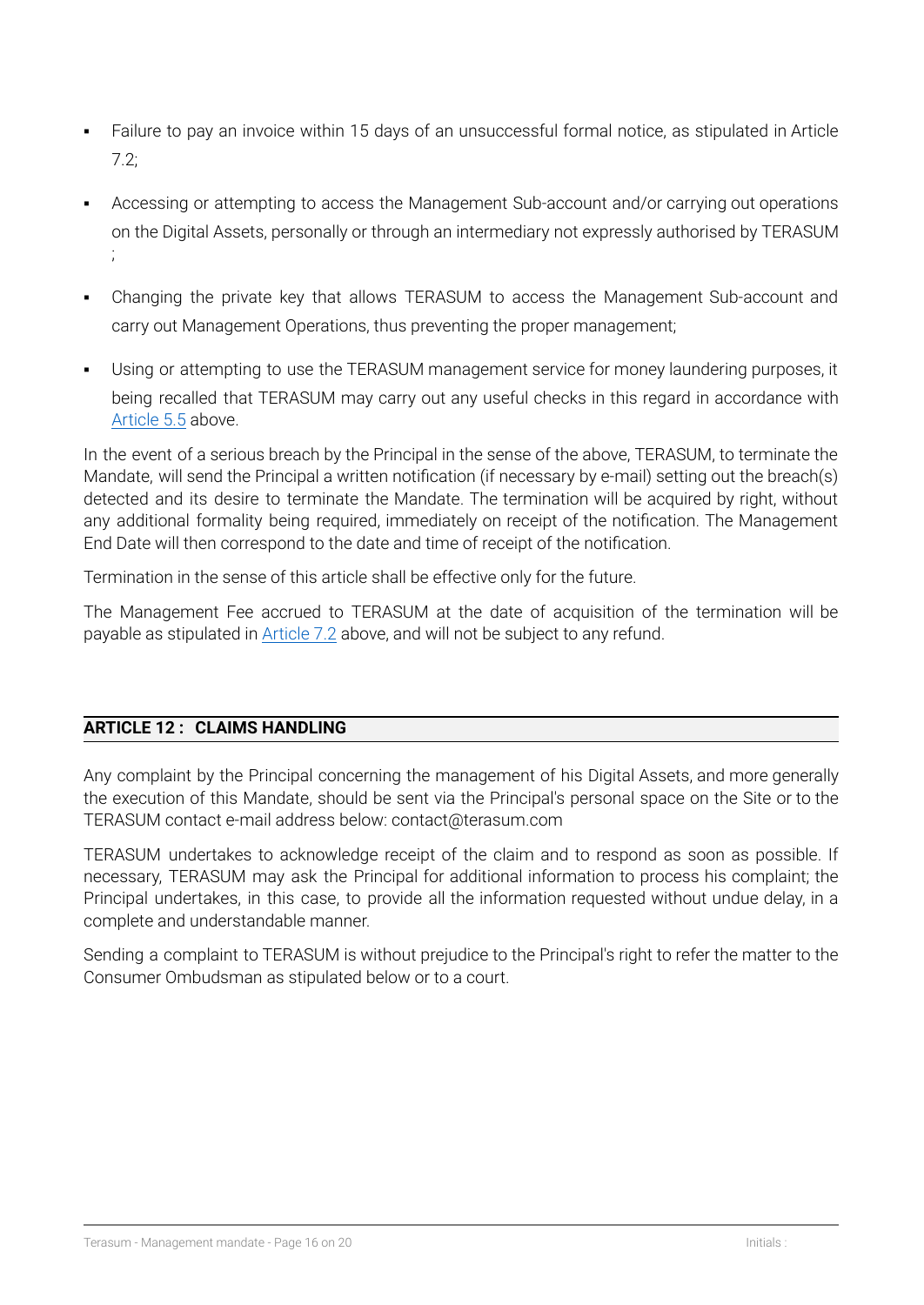## **ARTICLE 13 : RIGHTS AND GUARANTEES OF THE PRINCIPAL**

#### 14.1. Consumer mediation

Insofar as it acts for purposes that do not fall within the framework of its commercial, industrial, craft, liberal or agricultural activity, the Principal has the right to have recourse to consumer mediation for any dispute relating to the execution of this Mandate.

Consumer mediation is an entirely optional mechanism and free of charge for the Principal. The mediation procedure does not lead to a court decision but to a proposed solution that the Parties can choose to accept or not as a solution to their dispute.

If he wishes to resort to consumer mediation under this Mandate, the Principal must refer to the mediator appointed for this purpose by TERASUM.

The mediator appointed by TERASUM is .

#### 14.2. Right of withdrawal

In accordance with Article L. 221-28, 2° of the Consumer Code, insofar as this Mandate concerns the provision of services whose price depends on fluctuations in the financial market beyond the control of TERASUM and likely to occur during the withdrawal period, the Principal understands and acknowledges that he has no right of withdrawal.

However, the Principal may terminate the Mandate at any time before the Management End Date, it being specified that this termination will not have retroactive effect.

## **ARTICLE 14 : EVIDENTIARY AGREEMENT**

The Parties agree that the following shall prevail as evidence of the proper execution of the Mandate by TERASUM, in this order:

- The information published by and/or on the Trading Platform, in particular concerning the Management Transactions carried out, the respective prices and conversion rates of the Digital Assets, which shall be deemed equally accessible to each Party;
- The information recorded in the various shared electronic recording devices (*blockchains*) under which the various Digital Assets fall, which is deemed to be public information;
- The information recorded on the information systems of TERASUM, unless the Principal can demonstrate that this information is incomplete, falsified, corrupted or inaccurate.

In particular, in the event of use of the Management Sub-account by the Principal or any third party, responsibility for the operations carried out on the Management Sub-account will be attributed on the basis of (i) the access key used and (ii) the connection information, including the IP address used, provided by the Exchange Platform.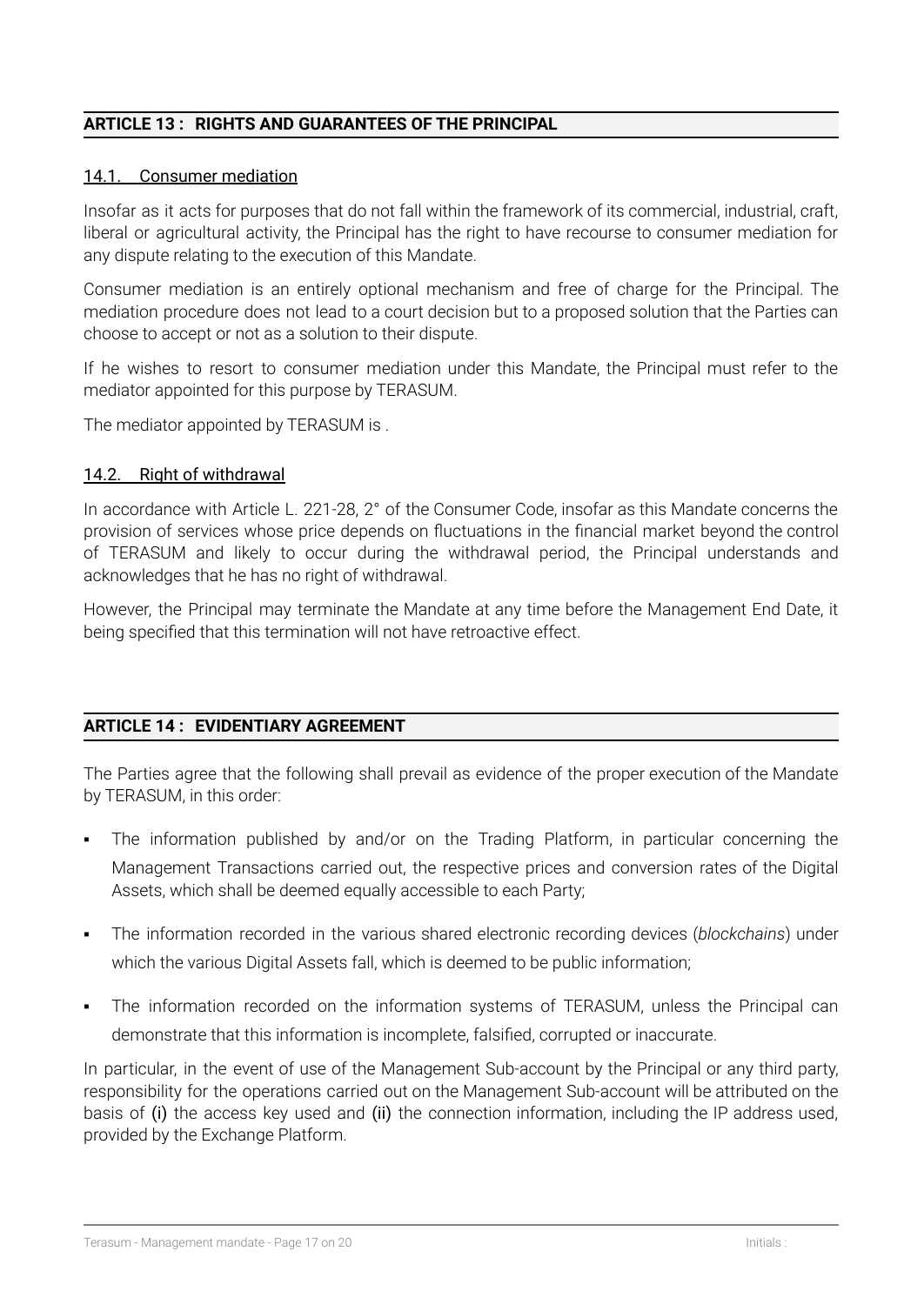The Algorithm and its operation are a business secret of TERASUM. Consequently, in the event that the analysis of the source code or object code appears necessary to settle a dispute relating to this Mandate, the Principal must request that the competent judicial authority order an investigation measure for the purposes of this analysis. Access to the source code and object code of the Algorithm shall be reserved, within the framework of the measure to be ordered, to an independent third party to be designated by the judicial or administrative authority, on condition that this independent third party renders its conclusions without disclosing the source code or object code of the Algorithm, or any part of either of these two codes.

## **ARTICLE 15 : MISCELLANEOUS PROVISIONS**

## 16.1. Modification

This Mandate may only be modified by mutual agreement of the Parties. The same procedure as used for the conclusion of this Mandate may be used for the conclusion of any amendment to this Mandate.

#### 16.2. Partial nullity

In the case where one of the clauses of this Mandate would be cancelled by the competent legal authority, the other clauses will not less preserve all their full obligatory force between the Parties, except if the very object of this Mandate disappears because of the cancellation of the cancelled clause.

#### 16.3. Correspondence

All written correspondence between the Parties relating to this Mandate will be deemed to be validly received if it is sent, for the Principal, to any of its contact details stipulated in [Appendix](#page-18-0) 1, via the personal space of the Mandate on the Site or, for TERASUM, to the address of its registered office indicated at the top of this Mandate or to the contact e-mail address contact@terasum.com.

#### 16.4. Dispute Resolution

This article applies only if the Principal is a citizen and/or resident of a country other than France.

Without prejudice to the Principal's right to submit a claim to TERASUM in accordance with the above and/or to have recourse to consumer mediation as stipulated in the above, any dispute relating to the existence, validity, interpretation, performance and/or termination of this Mandate will be subject to the exclusive jurisdiction of the courts of Paris, notwithstanding any assumption of warranty claims and/or plurality of defendants, and will be settled by application of French law.

## 16.5. Protection of personal data

The negotiation, conclusion and execution of this Mandate involve the processing by TERASUM of personal data relating to the Principal. Information on this processing is available at any time on the Terasum Site (page "Privacy Policy").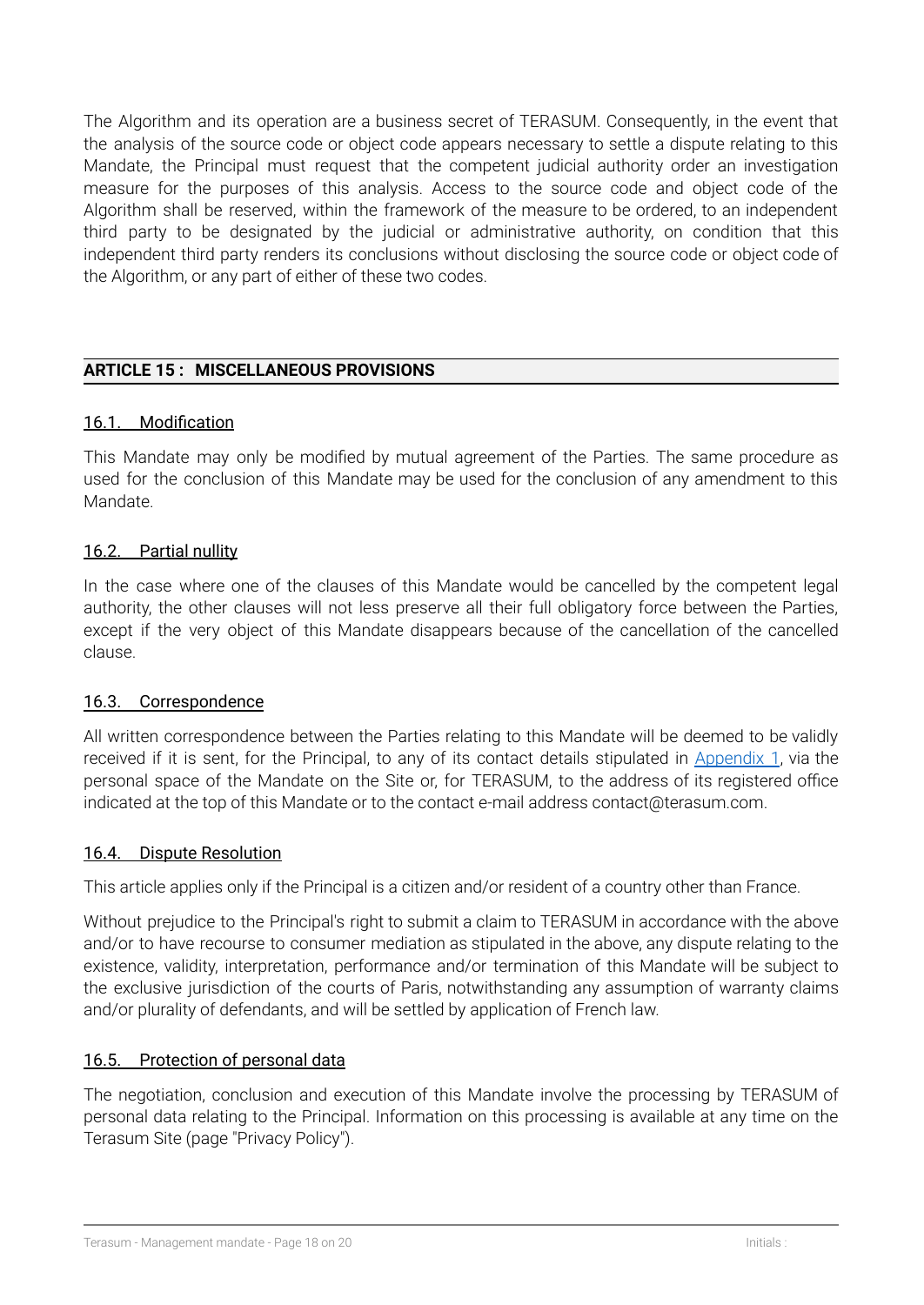# **APPENDIX 1 - MANAGEMENT ARRANGEMENTS**

<span id="page-18-0"></span>

| 1. | Identity and<br>contact details of<br>the Principal                                                        | Full name                                                                                    |  |
|----|------------------------------------------------------------------------------------------------------------|----------------------------------------------------------------------------------------------|--|
|    |                                                                                                            | Date and place of birth                                                                      |  |
|    |                                                                                                            | Mailing address (home)                                                                       |  |
|    |                                                                                                            | E-mail address                                                                               |  |
|    |                                                                                                            | Phone number                                                                                 |  |
| 2. | Information<br>relating to the<br>knowledge,<br>assets and<br>income of the<br>Principal (article<br>(5.3) | Profession                                                                                   |  |
|    |                                                                                                            | Last degree(s) obtained                                                                      |  |
|    |                                                                                                            | Annual income level                                                                          |  |
|    |                                                                                                            | Value of cryptoasset holdings                                                                |  |
|    |                                                                                                            | Total value of assets                                                                        |  |
|    |                                                                                                            | Self-assessment of the Principal's<br>knowledge of digital assets                            |  |
|    |                                                                                                            | Self-assessment of the Principal's<br>risk tolerance                                         |  |
|    |                                                                                                            | Digital assets known by the Principal                                                        |  |
|    |                                                                                                            | Experience of the Principal in<br>purchasing digital assets (duration,<br>frequency, volume) |  |
| 3. | Origin of the<br>Contribution<br>declared by the<br>Principal                                              |                                                                                              |  |
| 4. | Objective<br>declared by the<br>Mandate in the<br>context of the<br>management                             |                                                                                              |  |
| 5. | Risk profile<br>recommended by<br><b>TERASUM</b> (article<br>5.3)                                          |                                                                                              |  |
| 6. | Risk profile<br>chosen by the<br>Principal (article<br>$\underline{5.3}$                                   |                                                                                              |  |
| 7. | Reference asset                                                                                            |                                                                                              |  |